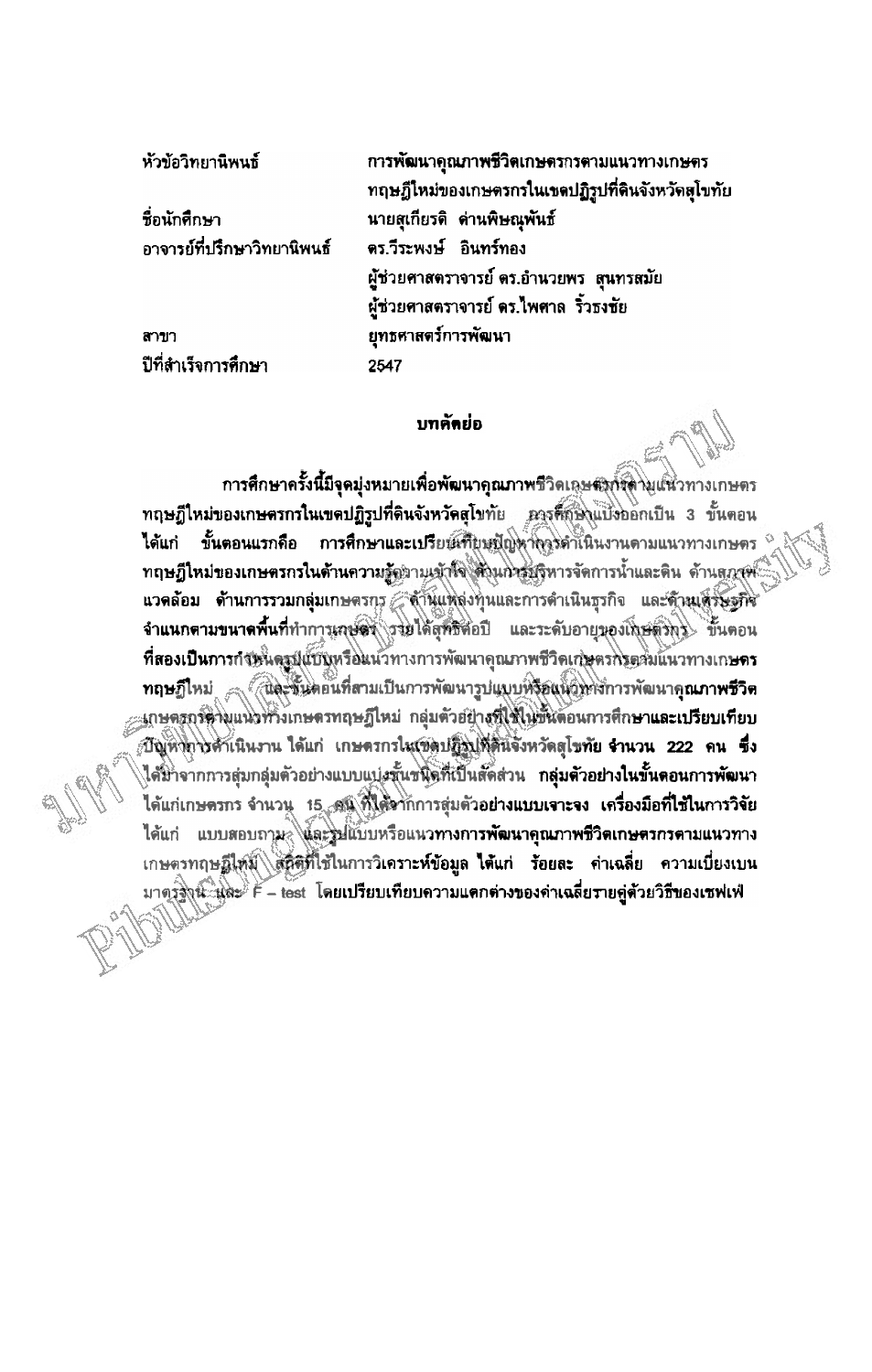ผลการวิจัยพบว่า

MARIONE

การดำเนินงานตามแนวทางเกษตรทฤษฎีใหม่ของเกษตรกรในเขตปฏิรูปที่ดิน  $1.$ จังหวัดสุโขทัยในภาพรวมมีปัญหาระดับปานกลาง เมื่อพิจารณารายด้านพบว่า ต้านแหล่งทุน ้และการดำเนินธุรกิจ และด้านเศรษฐกิจ มีปัญหาระดับมาก ส่วนด้านสภาพแวดล้อม ด้านการ ึบริหารจัดการน้ำและดิน ต้านการรวมกลุ่มเกษตรกร และด้านความรู้ความเข้าไจมีปัญหาระดับ ปานกลาง

้เกษตรกรที่มีพื้นที่ทำการเกษตรต่างกัน มีปัญหาการดำเนินงานตามแนวทาง  $2<sup>7</sup>$ เกษตรทฤษฎีไหม่ในภาพรวมไม่แตกต่างกัน เมื่อพิจารณาเป็นรายด้านพบว่าด้านแหล่งทุนและ การดำเนินธุรกิจ และด้านเศรษฐกิจมีปัญหาแตกต่างกันอย่างมีนัยสำคัญทางสถิติที่ระดับ .05 ส่วนด้านอื่นไม่แตกต่างกัน

 $\mathbf{3}$ เกษตรกรที่มีรายได้ลุทธิต่อปีต่างกัน มีปัญหาการดำเนินจำนดามแนวทาง เกษตรทฤษฎีใหม่ในภาพรวมไม่แตกต่างกัน เมื่อพิจารณาเป็นรายตัวนิพบจ๊าตัวนแหล่งทุนและ การดำเนินธุรกิจมีปัญหาแตกต่างกันอย่างมีนัยสำคัญทางสถิติที่ระดับ 65 ส่วนด้านอื่นไม่ แตกต่างกัน

เกษตรกรที่มีระดับอาชุตา สูญิน ไม้ปัญหามารดำเนินงานตามแนวทางเคษตุง ทฤษฎีไหม่ทั้งในภาพรวมและรายตัวนั้นตกติวส์ตันอย่างมีนัยสำคัญทางสถิติที่ระดับ 405

5. รูปแบบหรือแน้งทางการพัฒนาคุณภาพชีวิตเกษตรกรศามแน่งที่กุมกษตร ทฤษฎีใหม่ มี 4 ขั้นต่อแต่วิมลำดับดังนี้ การพัฒนาองค์ความรู้ การพัฒนาองค์ความรู้สู่การ ฝึกปฏิบัติจริง ที่กรุ่มตินาเกษตรกรแบบมีต่วนร่วม และอาจพัฒน์สตามแนวทางเกษตรทฤษฎี Sinu

เกษตรกรมีความพึงพอใจต่อรูปแบบหรือแนวทา**งการพัฒนาคุณภาพชีวิต** โทษตรกรตามแนวทางเกษตรทฤษฏึให้มีในร<del>ะ</del>ดับมากที่สุด **เมื่อพิจารณาในแต่ละขั้นตอนพ**บว่า เกษตรกรมีความพึงพอใจระดับมากที่สุดทุกขั้นตอน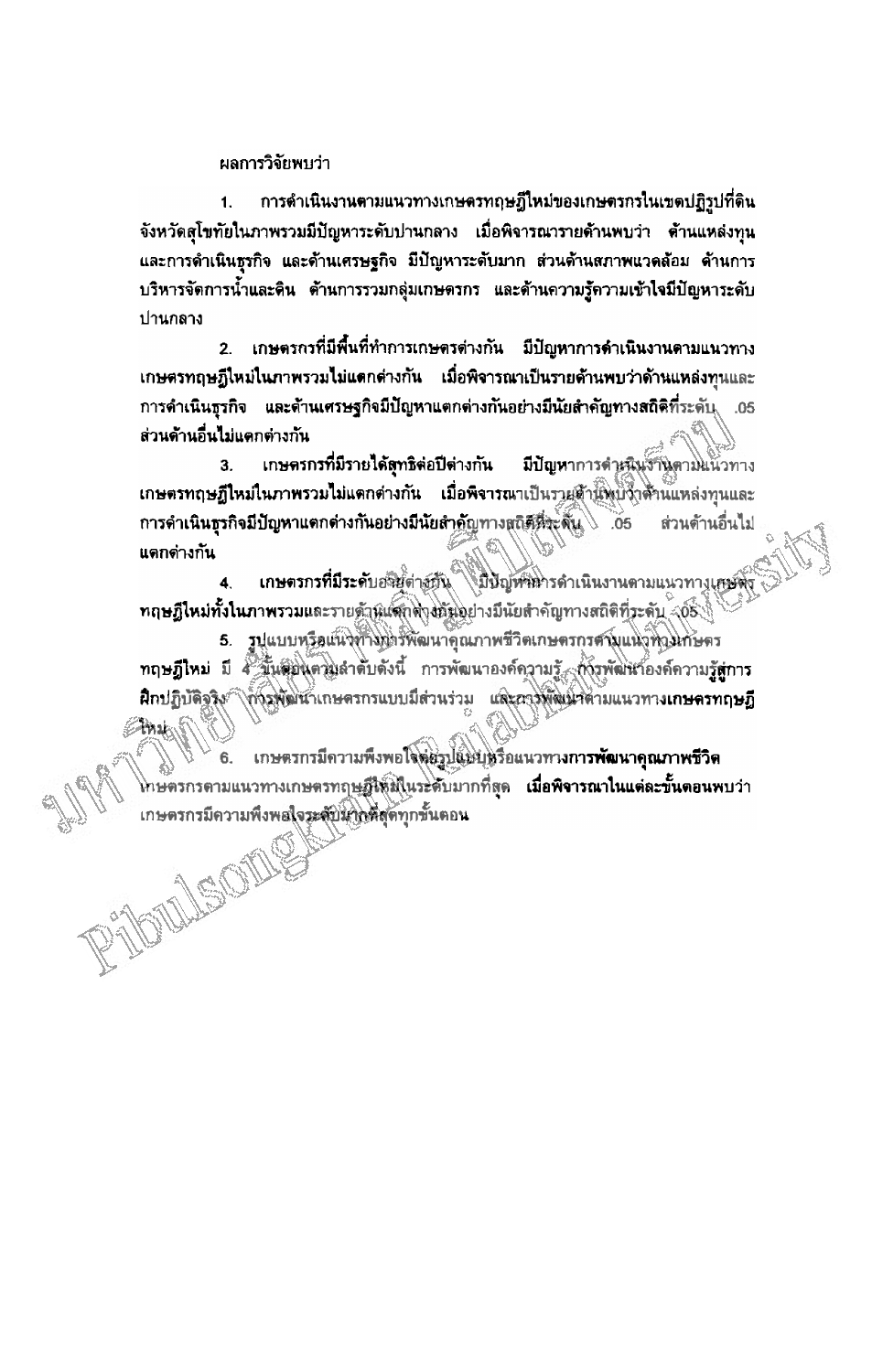**F ieid Year**  Trile **DEVELOPING LIFE QUALITY FARMERS UNDER NEW AGRICULTURAL THEORY IN SUKHOTHAI LAND REFORM AREA.** Author Mr. Sukiat Danphitsunuphan Advisors Dr. **Weerapong** lnthong Assistant Professor Or. Amnuayporn Soonthonsmai Assistant Professor Dr. Phaisan Rewthongchai Development Strategy **2004** 

## **ABSTRACT**

The **purposa of** this research was to **develape** life quality of farmers in Sukhothai land reform area under new agricultural *Affeory*. The research divided into **three** steps. The first step was studying and comparing the operation problems of farmers in six aspects as knowledge soil and water management, environment. **farmer** grouping fund **and business** management, **and**  economy aspect which classified **by farm area, net income per year and farmer age. The second step was model setting for life guality development of** farmers under **new agricultural theory.** The third step was the development of **farmer's life qua#ty. Sarnpbs** in **the** first **step were 222 fanners** in Sukhothai fand reform area which was sampled by proportional stratified random sampling. Samples in **the** third **step were 15 famrs form** the **first step which was**  sampled by purposive random sampling. Rating scale questionare and model for life quality development were used to collect data. Statistical procedures were percentage, mean, standard deviation, F-test and mean comparison by **Scheffe** ' method.

The **results** of this **researcfi were** as follows :

1. The operation problems of farmers under new agricultural theory as a whole were in moderate level. For each **aspects**, it was found that the **operation problem of fund and business management and economy aspects**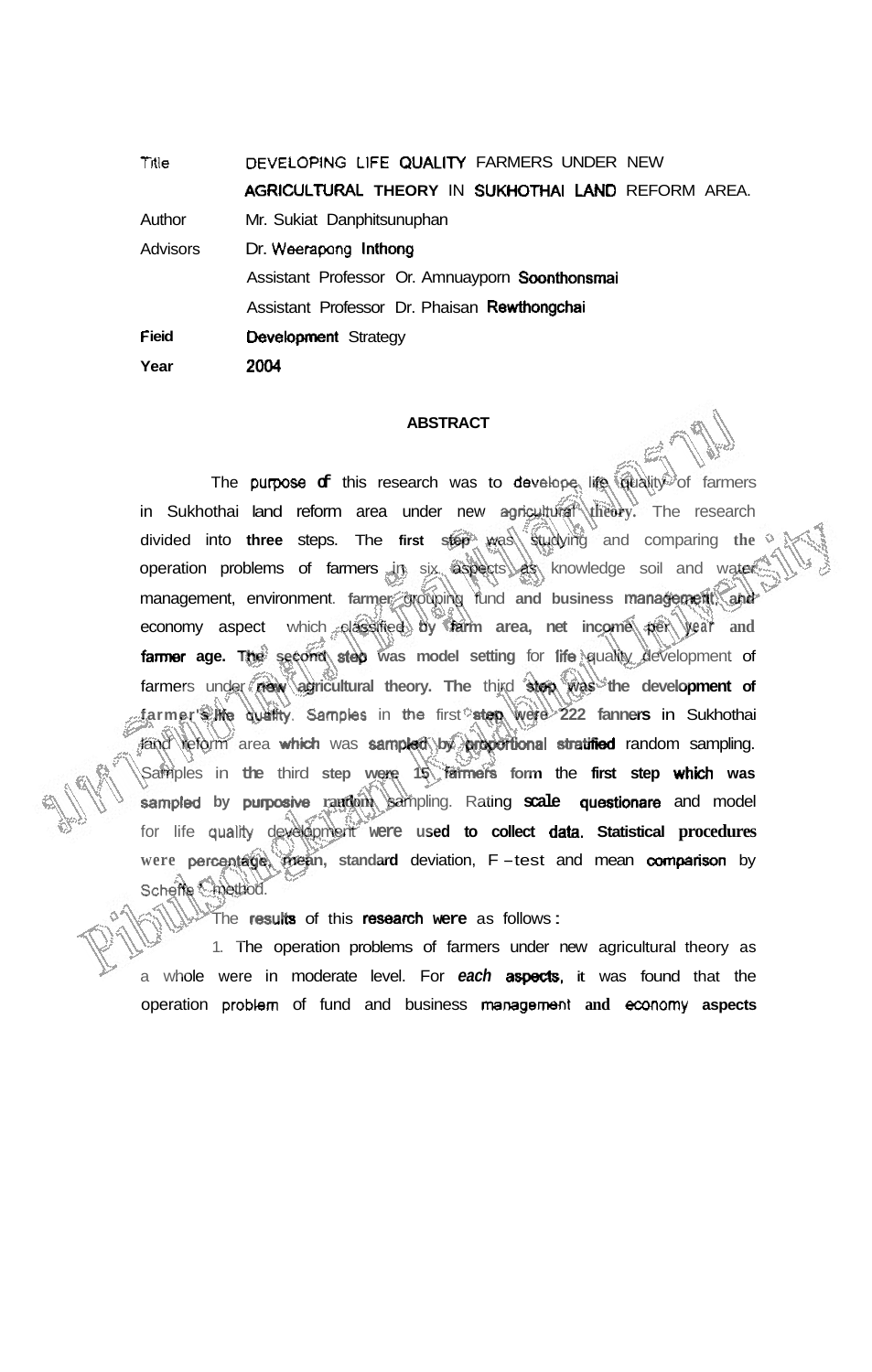**were in high level but environment. soil and water management, fanner grouping and knowledge aspects were in moderate level.** 

**2. The operation problems as a whole of farmers which had different**  farm area were not different. For each aspects, the operation problems of farmers in fund and business management, and economy aspects were statistically different at .05 level while the others were not different.

**3. The operation problems as a whole of farmers which had different net income per year were not different. For each aspects, the operation** problems of farmers in fund and business management was statistically **different at -05 level while the others were not different.** 

**4. The operation problems as a whole and each aspects of farmers which had different age were statistically different at .05 level.** 

**5. Model for life quality development of fanners consisted of four stages as knowledge development** , *knowledge* to practice development ,  $\circ$ participation action development and the development under new agricultural **theory respectivety** .

**6.** The satisfaction of farmers on model and stages for life quality ent was highest level. development wore highest level.